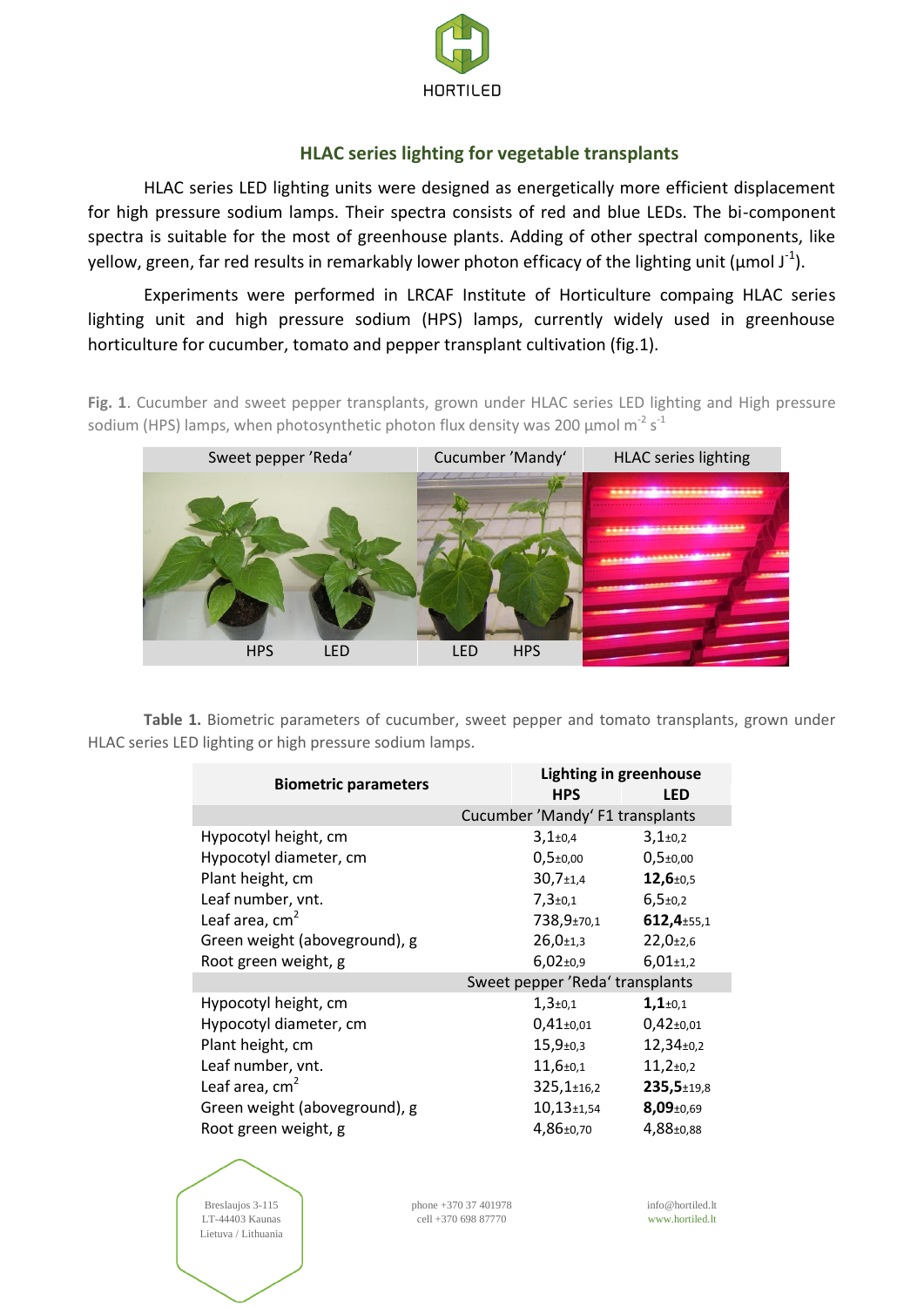

|                               | Tomato 'Cunero' F1 transplants |                              |
|-------------------------------|--------------------------------|------------------------------|
| Hypocotyl height, cm          | $3,2{\scriptstyle \pm}0.2$     | $3,0+0,2$                    |
| Hypocotyl diameter, cm        | $0,48{\scriptstyle \pm0.01}$   | $0,48{\scriptstyle \pm0.01}$ |
| Plant height, cm              | $26,3{\scriptstyle \pm0,9}$    | $15,58+0,3$                  |
| Leaf number, vnt.             | $5,9{\scriptstyle \pm0,2}$     | $5,6{\scriptstyle \pm0.1}$   |
| Leaf area, $cm2$              | 464,8±54,9                     | 350,6±74,2                   |
| Green weight (aboveground), g | $7,68+1,1$                     | $7,14{\scriptstyle \pm1,0}$  |
| Rootgreen weight, g           | $2,7+0,32$                     | $3,1+0,44$                   |

a – significantly higher, b – significantly lower, when p≤0,05

It was determined, that vegetable transplants raised under HPLS and HLAC series LED lighting were of equal quality. Transplants, raised under red and blue LED light were less elongated, however, leaves also were smaller, what resulted in less of total plant leaf area (table 1). In cucumber and sweet pepper transplants, it resulted in reduced aboveground biomass and in tomato, green biomass remains the same even at smaller leaf area (thicker leaves). These HLAC LED lighting effects determines the compact morphology of transplants, however despite the smaller leaf area, high ratio of photosynthetic pigments and intense photosynthesis are preserved.

**Fig.2.** Ratio of photosynthetic pigments (chlorophyll a/b) in the leaves of vegetable transplants, raised under HLAC series LED or HPS lighting.



## **Conclusions**

- Transplants, raised under HLAC LED and HPS lighting at the same photosynthetic photon flux density (200  $\mu$ mol m<sup>-2</sup>s<sup>-1</sup>) were of equal quality, however energy consumption under LEDs was significantly lower.
- HLAC series LED lighting results in less elongation, compared to HPS lighting, however, weak inhibiting light effect on leaf area formation was observed.
- In cucumber and sweet pepper transplants, reduction in total leaf area is associated with slight reduction in biomass, however in tomato, due to bigger specific leaf weight value, this inhibiting effect did not occur.



phone +370 37 401978 cell +370 698 87770

info@hortiled.lt www.hortiled.lt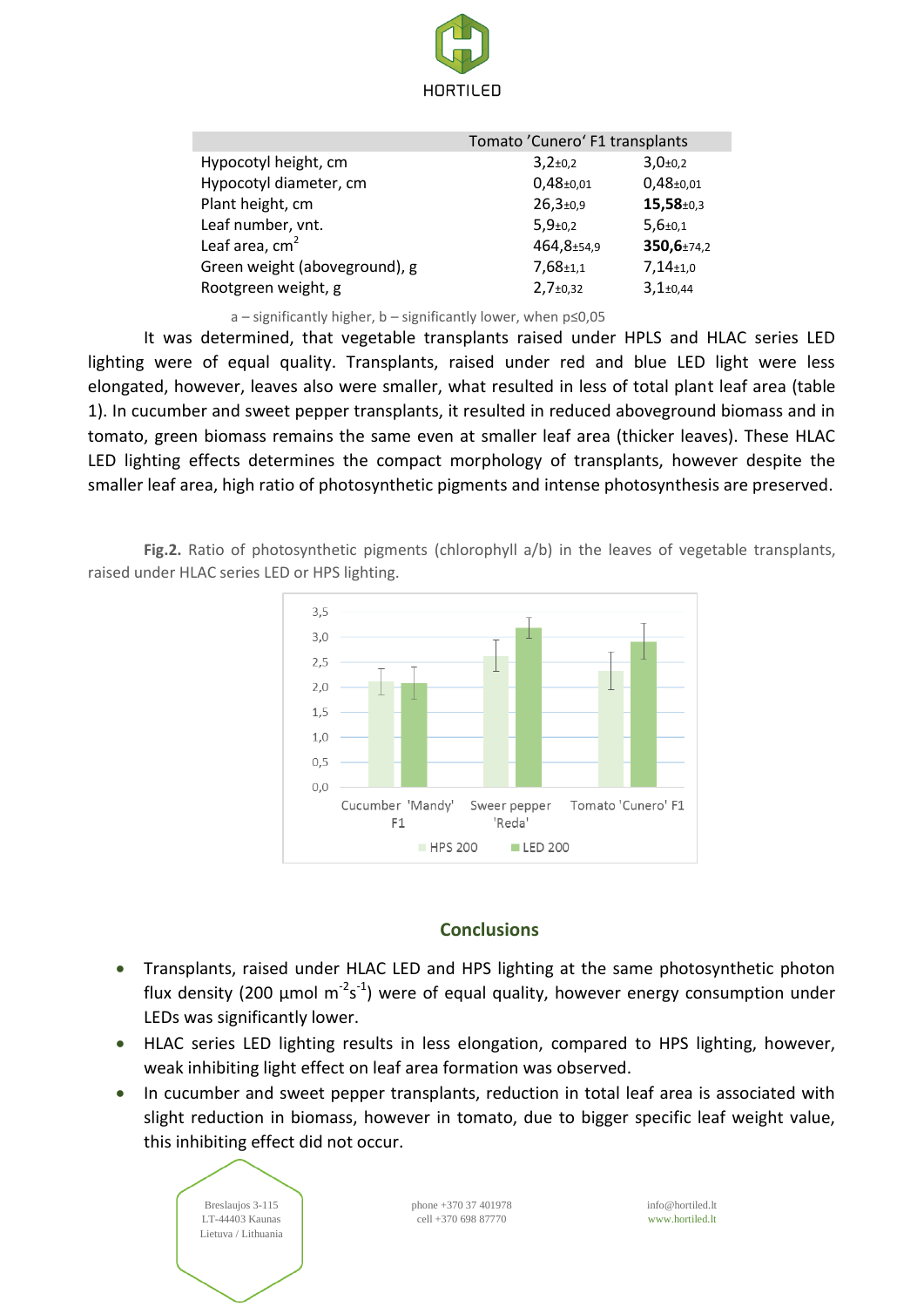

## **Methods**

Experiments were performed in 2014 November – December at LRCAF Institute of horticulture, industrial greenhouses. The objective of investigations – transplants of cucumber 'Mandy' F1, sweet pepper 'Reda' and tomato 'Cunero' F1. Transplants were cultivated in plastic pots, filled with peat substrate (pH 6–6,5, contains fertilizer PG MIX (NPK 14-16-18; 1,3 kg/m<sup>3</sup>). 16 h photoperiod,  $\sim$ 22/18<sup>o</sup>C day/night temperature and 60-70 proc. relative air humidity was maintained. Natural background lighting was supplemented with HLAC series lighting at 200 µmol m<sup>-2</sup>s<sup>-1</sup> or high pressure sodium lamps for reference (HPS, Son-T Agro 400 W, Philips). After the experiment, biometric measurements performed, the contents of photosynthetic pigments were determined by spectrophotometric methods.



phone +370 37 401978 cell +370 698 87770

info@hortiled.lt www.hortiled.lt